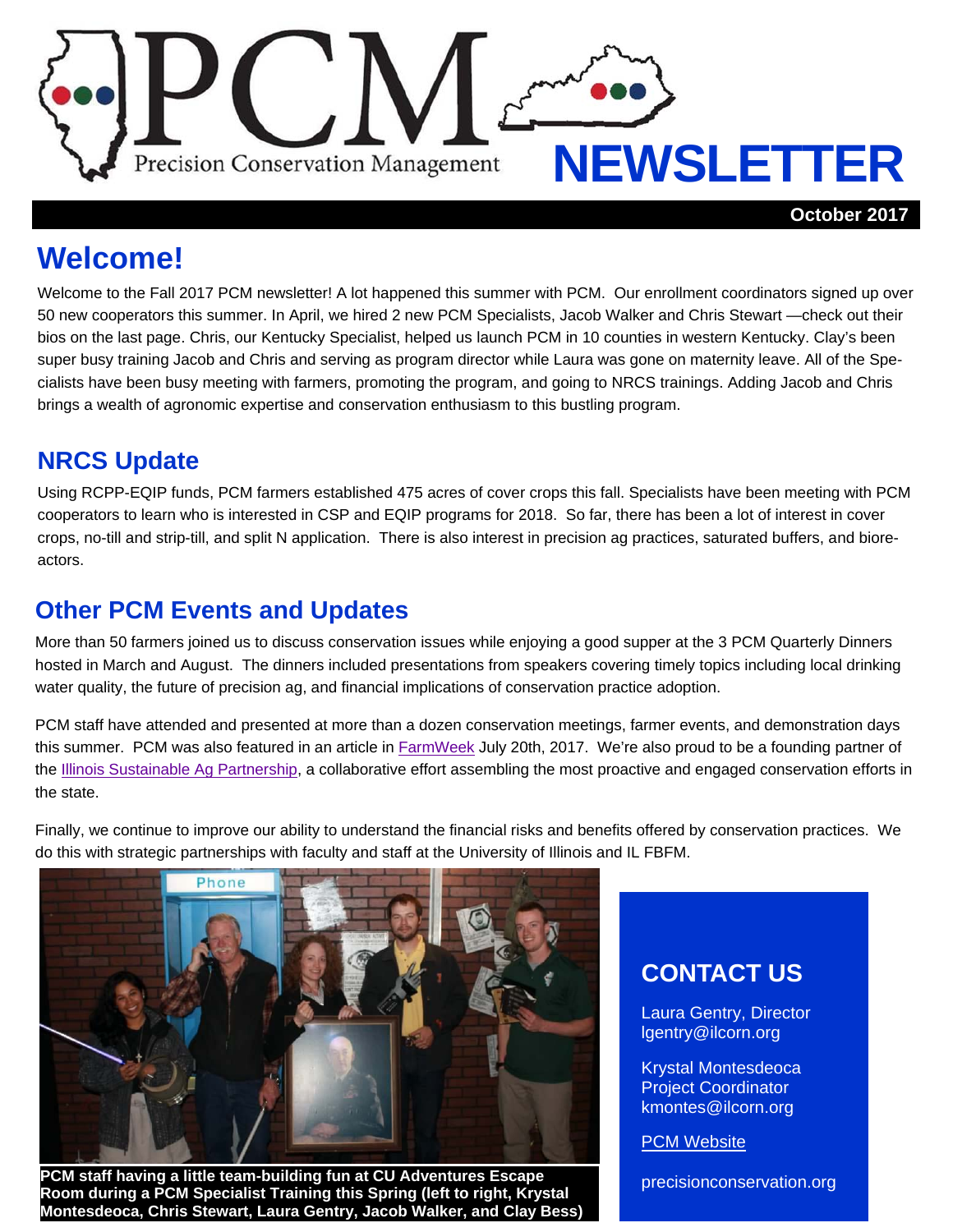## **Farmer Highlight—Dirk Rice**

PCM is proud to have Dirk Rice as one of our cooperators. Dirk farms in Philo, Illinois with his wife, Lynn; they have three grown children. The Rice family has roots in the Champaign County area that predate the Civil War. Dirk and Lynn live on the farm that Dirk's great-great-grandfather purchased in 1883, making Dirk the  $5<sup>th</sup>$  generation to care for the same land. "So we've really taken root," Dirk jokes.

When asked how he became interested in conservation practices, Dirk responds that his family has always been willing to try new things and they've always had a conservation ethic. He points to his father who was one of the first farmers in the



area to farm on the contour and also one of the first to buy a chisel plow when other farmers in the area were moldboard plowing. The Rice family's commitment to conservation extends to the 6th generation with their son, Matt, who farms with his dad and also sells cover crop seed.

Dirk has been no-tilling soybeans since the early 1990s. For corn, Dirk is transitioning from a single-pass tillage program to a strip-till system. Dirk has been growing cover crops since 2012 and almost all of his soybean are now planted into a cereal rye cover crop. The cereal rye, he says, has improved his soil quality, reduced soil erosion, and improved weed control. Dirk continues to try different cover crop combinations ahead of his corn crop.

When asked if he thinks there's a single thing that farmers should do to improve soil and water quality he says, "If you're looking for a single answer, you're probably going to be disappointed – I think there are a lot of small things we need to do that add up over time to make our extra efforts worthwhile."

\*Thanks to Ashley Rice for contributing to this article.

# **Partner Highlight—Heartland Science & Technology Group**



*"Our goal is to provide farmers with the tools and resources they require to assess their sustainability practices, identify conservation solutions that are economically practical, and reduce overall risks in farm management. We are very proud of our partnership with the Illinois Corn Growers Association and our support of Precision Conservation Management they are prime examples of how we can support national issues of importance on a personalized level.*" - Glen R. Salo, President & CEO, Heartland Science & Technology Group

The Precision Conservation Management (PCM) program was one of Heartland's first collaborations. Early in the conception of the PCM program, Heartland worked with Dr. Laura Gentry and the Illinois Corn Growers Association to design and develop the information technologies infrastructure and web applications required to realize PCM's mission - helping farmers implement financially viable conservation practices. Heartland, an official PCM Partner, designed, developed, and maintains the PCM portal, which includes the farmer portal – a farmer friendly web interface that securely manages farmer data and enables

farmers to quickly and easily enter their farm management practices, self-assess their sustainability and economics, and identify superior conservation solutions that are economically viable. This portal also provides the primary mechanism for PCM Specialists to create tailored recommendations and perform field-level analyses.